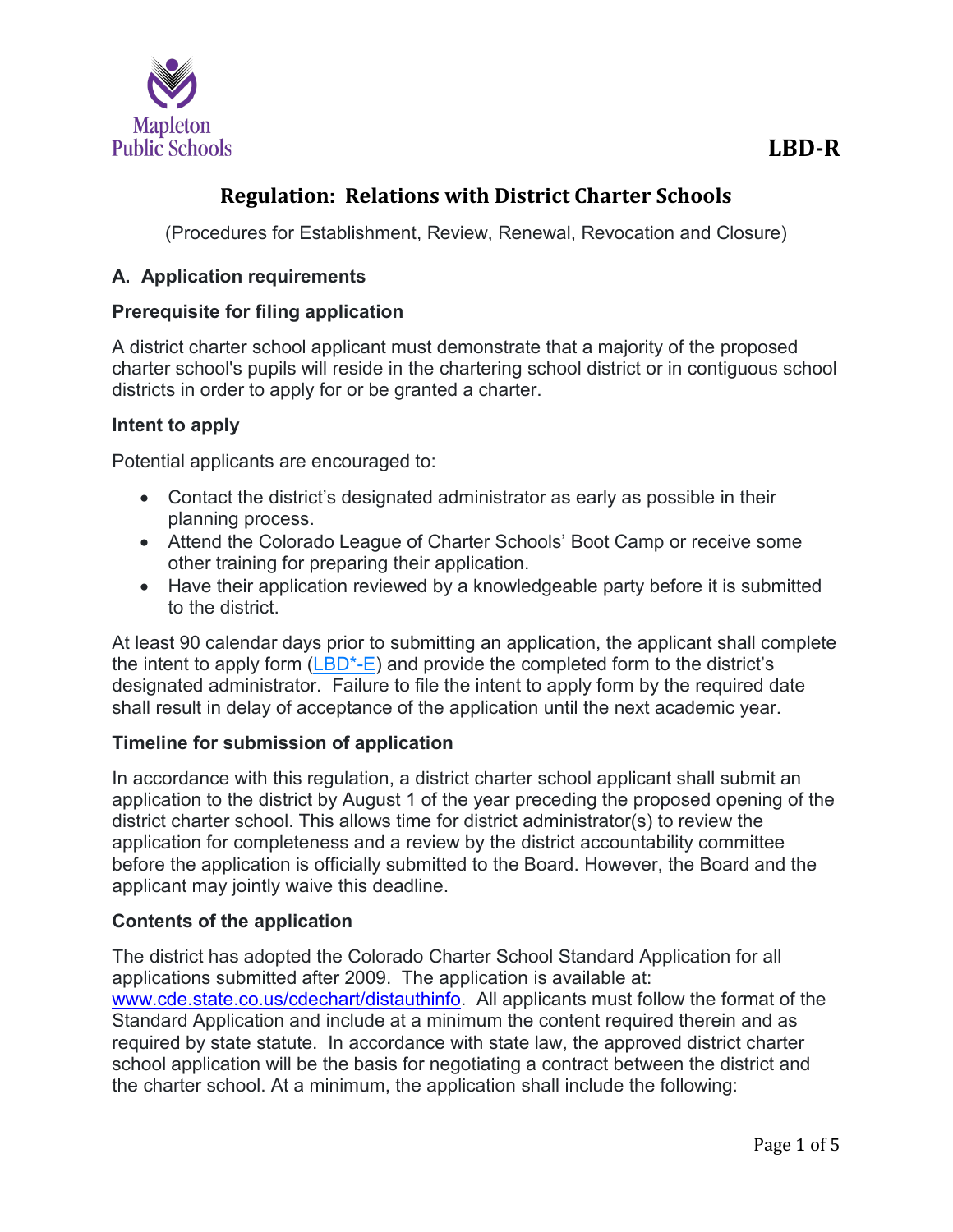

#### **Submission procedures**

No application fee will be charged by the Board.

The application must be submitted to the district's designated administrator by 4:00 p.m. local time on August 1, or the next following business day if August 1 falls on a weekend, of the year preceding the proposed opening of the district charter school. The applicant must provide 15 original copies of the completed application printed on white paper, each contained in a 3-ring binder, with continuous page numbering and tabs separating exhibits, and a single electronic file of the application. The district's designated administrator shall review the application to determine whether all components required by law and policy have been addressed within 15 calendar days following submission. The review shall include an analysis of the budget by the finance department.

If the application is deemed complete, the district administrator will indicate the date the applicant filed the initial application, and whether is was submitted by hard copy or by electronic means, and forward the application to the district accountability committee. That completed application will become the official application. No additions will be accepted unless specifically requested.

If the application is deemed incomplete, the district administrator will document the application's deficiencies in a written notice to the applicant. Applicants shall be allowed 15 calendar days from the date of receipt of such notification to provide the missing information. Alternatively, the applicant may elect to withdraw the application or submit a complete application in a future year.

#### **Review by charter application review committee**

The charter application review committee shall review an application before submission to the Board. The committee shall include the district accountability committee, one (1) person, who need not reside in the district, with knowledge of district charter schools and one (1) parent of a student in a charter school. The charter application review committee will review the application at least 15 calendar days, if possible, from the date of the first district accountability committee meeting after the application was deemed complete and forwarded to the committee. Upon the committee's completion of its review, the designated district administrator shall forward the application to the Board for review at the next regular Board meeting.

#### **Review by the Board**

The Board shall not accept or consider an incomplete application nor shall the Board take action on an application if the information deemed necessary by district administration to complete the application is not received within the 15-day period allowed by state law. Statutory timelines for Board action upon a complete district charter application shall commence when the district's designated administrator(s)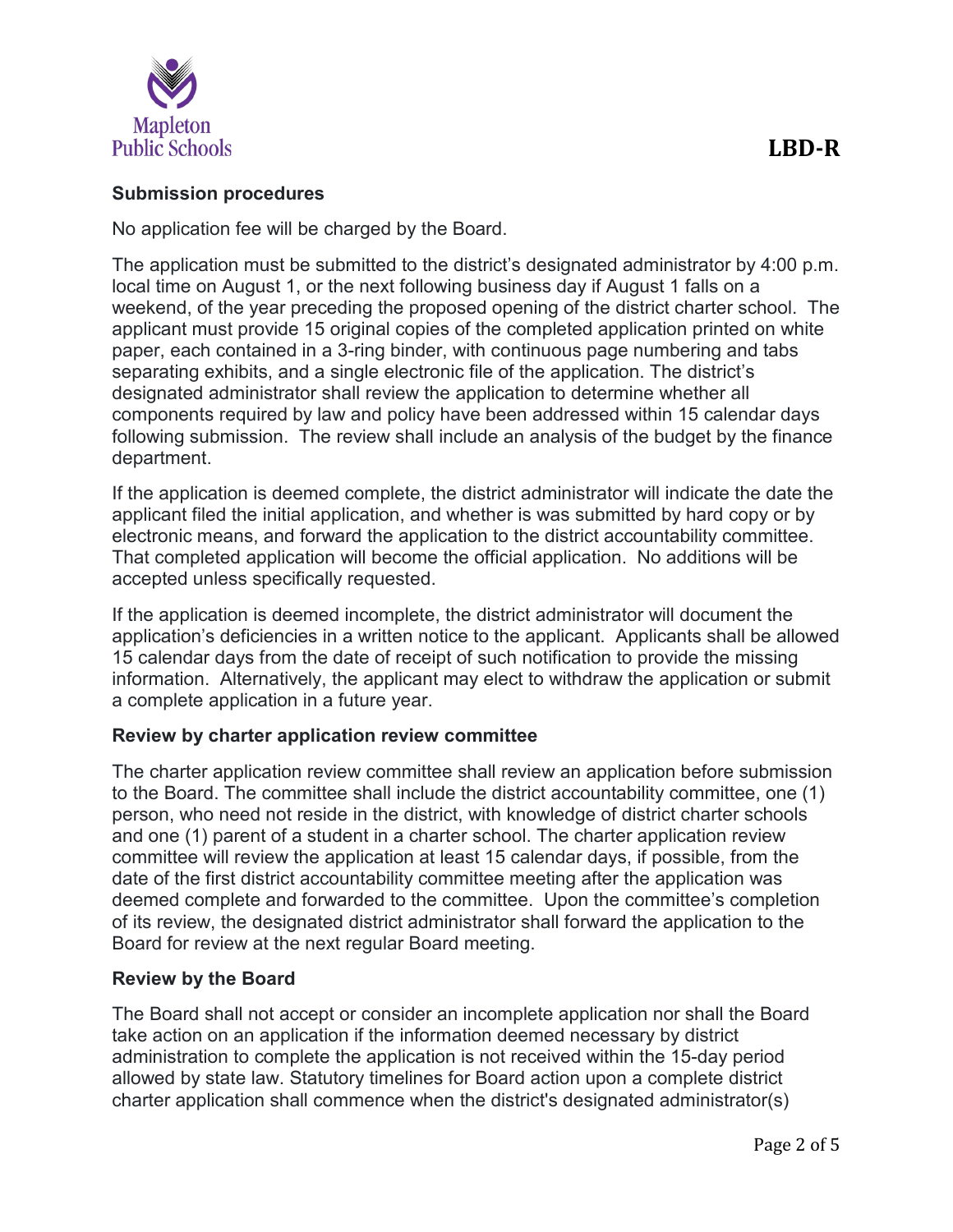

receives the initial charter application from the charter applicant. The parties may mutually agree to waive any deadlines during the application process, including extending the deadline for Board consideration of the application.

Once a complete application has been accepted by the Board, the Board will interview the district charter applicant. Interviewing the applicant does not preclude the Board from requiring the applicant to submit additional information or documentation.

### **Public meetings**

After giving reasonable notice, the Board shall schedule and hold community meetings in the affected areas or the entire district to obtain information to assist the Board to make a decision about the district charter school application.

#### **Decision on the district charter application**

The Board shall make a decision on a complete district charter school application by resolution in a regular or special Board meeting within 90 days after receiving the initial charter application or such deadline as may be mutually agreed upon by the Board and the applicant. The Board may approve, approve with conditions, or deny the district charter application.

The Board may unilaterally impose conditions on a district charter school applicant only through adoption of a Board resolution. Such resolution shall, at a minimum, state the Board's reasons for imposing the conditions unilaterally.

If the application is approved with conditions, the applicant must satisfy all conditions before the Board may approve the application. An applicant's failure to satisfy all of the Board's conditions shall result in the Board's denial of the application.

If the application is approved, the district charter shall be granted for a period of at least four (4) academic years.

If the application is denied or if the Board does not review the application, the Board will set forth in writing the grounds for denial or refusal to review. The Board shall notify the Colorado Department of Education of the denial and the reasons within 15 days after it makes this decision. If the application is approved, the Board will send a copy of the approved district charter to the Colorado Department of Education within 15 days after Board approval of the application.

#### **Negotiations**

All negotiations between the Board and an approved district charter school on the district charter school contract shall be concluded by and all terms agreed upon no later than 90 days after the Board resolution approving the district charter application.

#### **B. Annual performance review of district charter**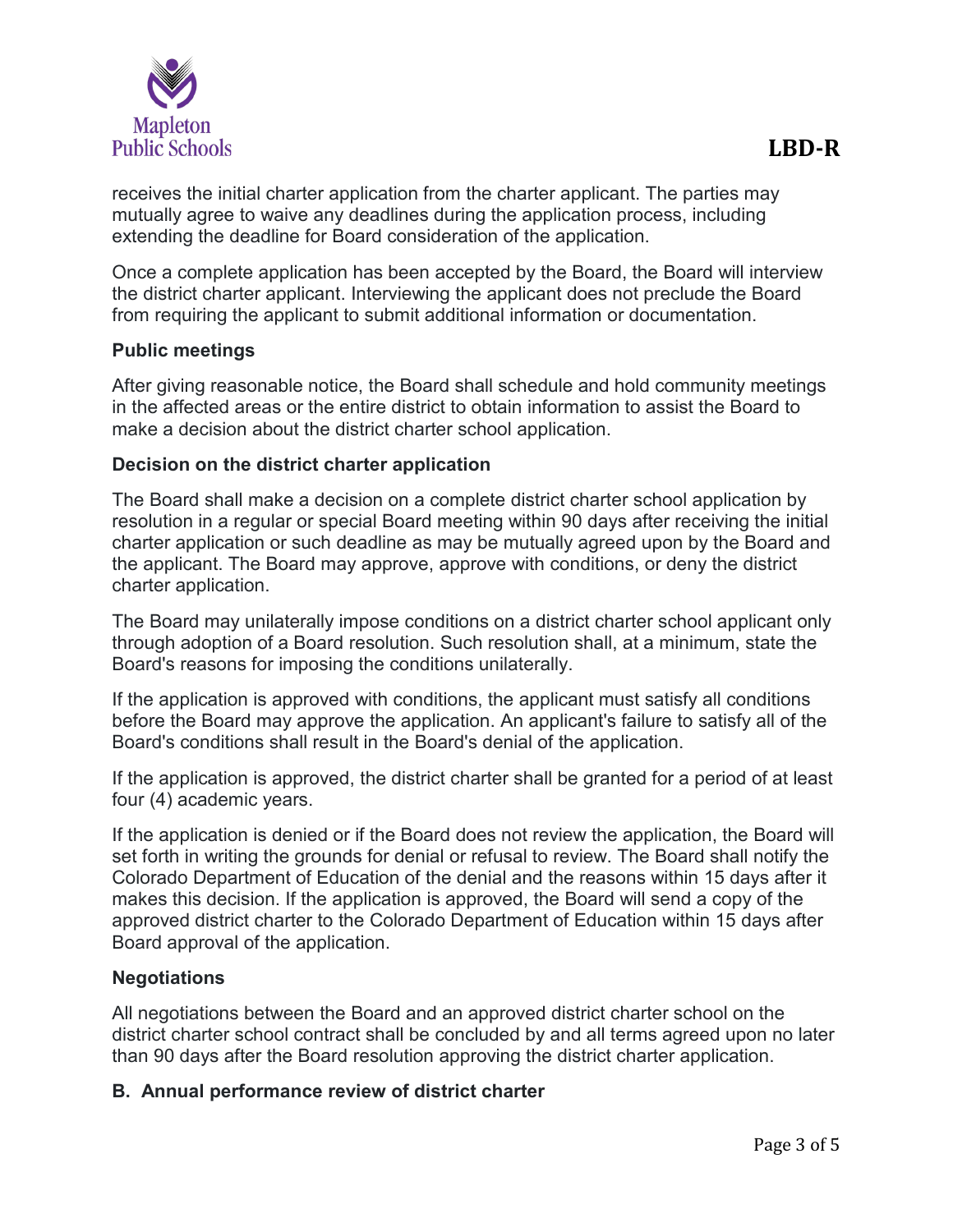

The district's administration shall use the UIP process as an annual review of the district charter school's performance.

At a minimum, the review shall include the district charter school's progress toward meeting the objectives of its accreditation plan. The Board shall also review the results of the district charter school's most recent annual financial audit.

If the district charter school is required to implement a turnaround plan for a second consecutive school year, it shall also present the turnaround plan, a summary of changes made to improve its performance, and evidence that it is making sufficient improvement to attain a higher accreditation category within two (2) school years or sooner.

The district charter school shall receive written feedback from the annual review and a copy shall be given to the Board for consideration in any decision to renew, revoke, or renegotiate the district charter.

## **C. Renewal of a district charter**

Each district charter shall be provided a copy of these renewal procedures and timelines and receive a copy of any subsequent revisions to the procedures or timelines.

The governing body of a district charter school shall submit a renewal application to the Board no later than December 1 of the year prior to the year in which the district charter expires.

The renewal application shall contain a complete report on the progress of the school in achieving the goals, objectives, student performance standards, content standards, targets for the measures used to determine the levels of attainment of the accreditation performance indicators, and other terms of the district charter contract and the results achieved by the district charter school students on state assessments.

The renewal application shall also include a financial statement that discloses the costs of administration, instruction and other spending categories for the school; and any information or materials resulting from the district's annual review of the district charter school.

If the district charter has had an audit from another responsible party since their last renewal, they must share the audit results with their plan of action, if any. The evaluation of the plan of action may be a condition of whether the charter is renewed.

If the district charter school is requesting to expand the number of grade levels served by the district charter school in the renewal application, the Colorado Charter School Standard Application must be used as the renewal application.

The Board shall rule by resolution on the renewal application no later than February 1 of the year in which the district charter expires or by a mutually agreed upon date.